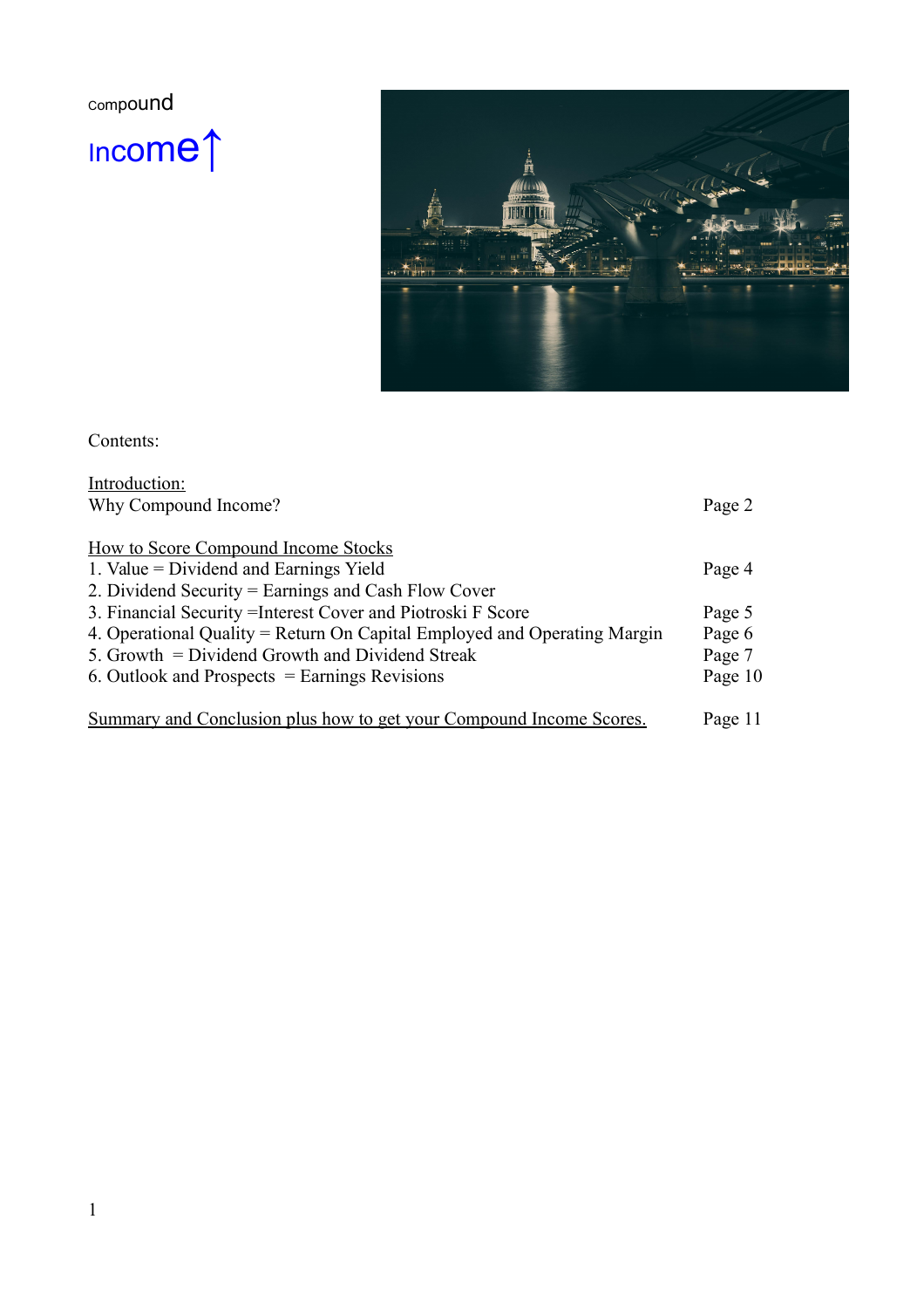## Why Compound Income?

Some investors chase story stocks and growth stocks which they hope will show them either a big and or quick profit. However, they often end up over paying as a result and getting disappointing returns when things don't turn out as they hoped. Though I'm sure many will be able to point to individual growth stocks or speculative  $E \& P$  stocks they have made a fortune on in a short space of time, I prefer to take a more tried and tested value approach to get rich slowly. Now I know many a reader, if they haven't clicked away already will be thinking boring. But as Paul Samuelson said,

 "Investing should be dull. It shouldn't be exciting. Investing should be more like watching paint dry or watching grass grow."

Plus as Warren Buffet said:

"Investing is simple, but not easy."

So I prefer to keep things simple and based on the history of where returns have come from (dividends) and what has worked (value). In addition I like to screen for Quality and Financial Security.

When I started my investing journey having read around the subject I learned of the value effect which, despite having been identified decades ago, still seems to be going strong to this day. Great background evidence to this was produced by Tweedy Browne.

The second thing that had a great influence on me was what was then called the Equity Gilt Study which in those days was produced BZW or Barclays De Zoete Wedd. This showed the returns to various asset classes over the years and demonstrated that the best long term returns come from shares and that most of the returns from shares in the long term come from dividends. This publication is only available to clients these days, but professors Elroy Dimson and Paul Marsh, who I studied with at the London Business School, have also produced a similar study in recent years and written a book called - Triumph of the Optimists: 101 Years of Global Investment Returns. Or better still you can download a copy of their 2013 Yearbook. This still shows a similar picture and this is where the data for the graph which features on my blog comes from.

Consequently when I first started investing on my own account in the early 1990's, when self select PEP's first became available, it made sense to me to focus on yield to maximise returns by compounding the dividends in a tax free environment. In those days you were also able to reclaim the 20% tax credit that existed at the time - oh happy days. Thus to sum up why I compound income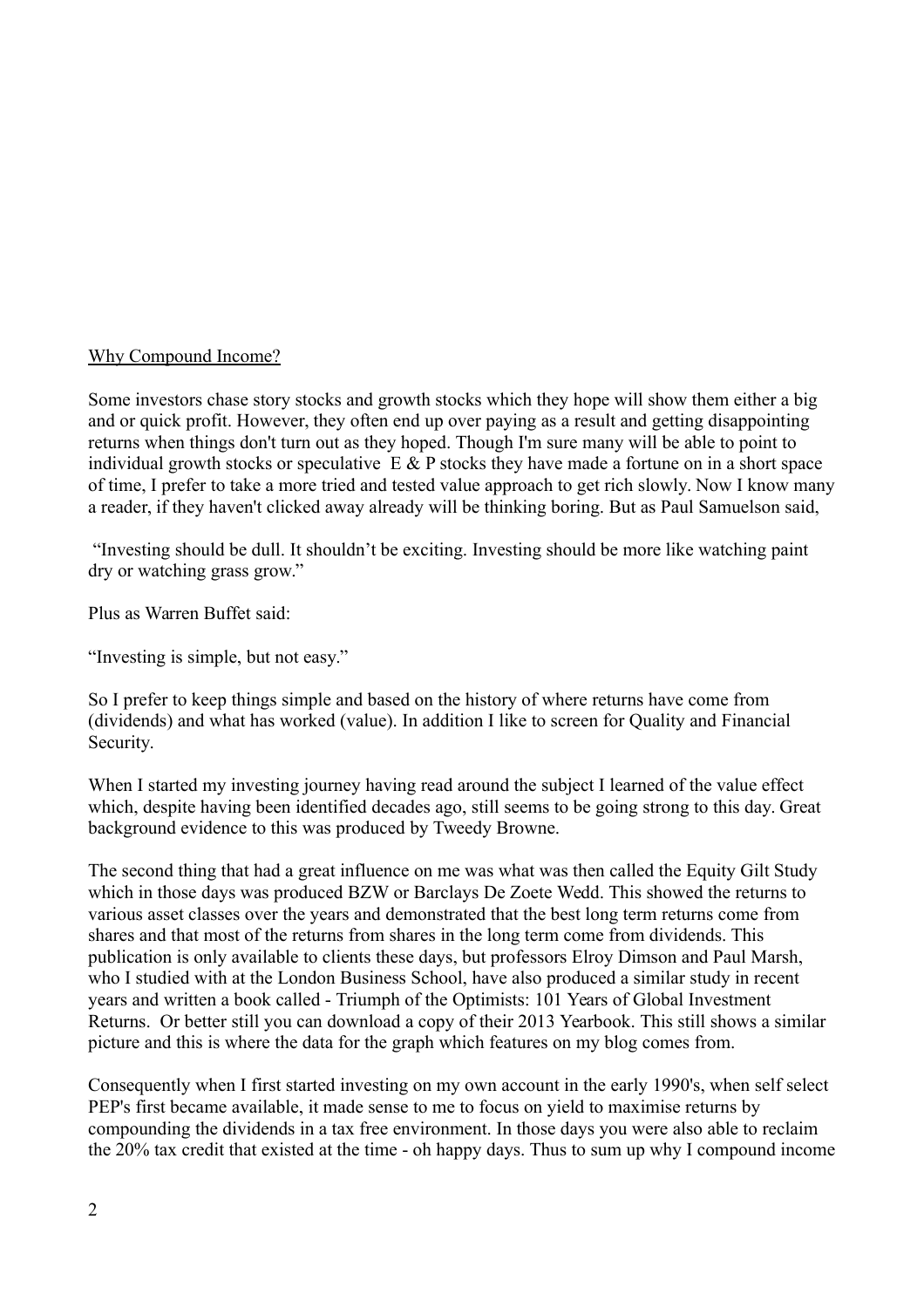by buying shares with dividends and yield it is because:

1) In the long run that is where most of the returns come from (see p56 2013 yearbook above for UK data) and also with real growth in dividends it can protect your capital and income from inflation in the long run. So to my mind it therefore makes sense to focus on yield.

2) Value and yield outperform in the long run (see Tweedy Browne research in the resources tab on the web site) and since yield is a successful value factor, by focussing on it I force myself to have a natural value bias in my portfolio.

3) Yield can act as a buy and sell discipline.

Finally to conclude this part with what I have found to be true in my experience over the years, I'll finish with some extracts from the Tweedy Browne Yield paper:

"Professor Siegel also coined the terms "bear market protector" and "return accelerator" to describe how dividend reinvestment during stock market declines can dramatically lessen the time necessary to recoup portfolio losses.

The following conclusions can be drawn:

1. Over the last 100 plus years, an investment in a market-oriented portfolio that included, most importantly, reinvested dividends, would have produced 85 times the wealth generated by the same portfolio relying solely on capital gains.

2. There is substantial empirical evidence to support a direct correlation between high dividend yields and attractive total returns.

3. Three of the studies found that the best returns were not produced by the highest yielding decile or quintile, but rather by the next highest yielding one or two deciles, or the next highest yielding quintile.

4. At least one study demonstrated that the returns associated with market-beating high dividend yield stocks were also less volatile in terms of the standard deviation of returns.

5. In several of the studies, high dividend yield stocks also sold at low ratios of price-to-book value and/or price-to-earnings.

6. The return advantages of high dividend yield stocks held for equity securities in both the U.S. and throughout the world.

7. At least one study found that high dividend yield stocks outperformed other value strategies as well as the overall stock market return in declining markets.

8. The reinvestment of dividends from high-yield stocks can dramatically shorten the time necessary to recoup losses in declining markets.

It seems clear, at least from the studies contained herein, that stocks with high dividend yields have enjoyed interesting return advantages over their lower yielding counterparts."

 So there you have it the background to my approach which is simple but not necessarily easy to implement or stick with in the long run. In the next part, I will pick up on some of the findings from the research above plus other papers to detail the factors I use when scoring Compound Income stocks in a ranking system.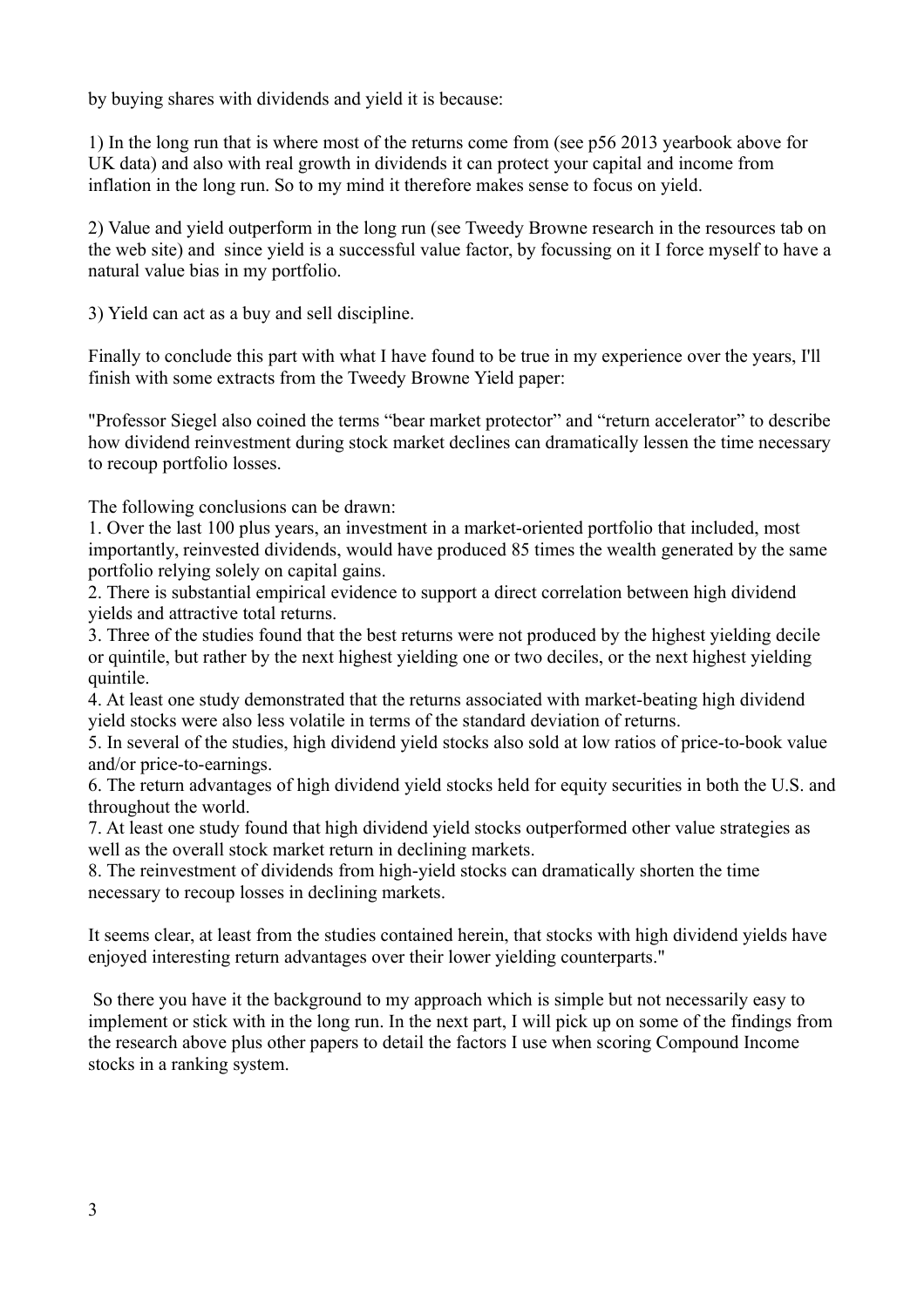# **How to Score Compound Income Stocks**

## 1.Dividend and Earnings Yield – Value.

The most obvious place to start is with the dividend yield which is certainly one factor which I use. However, when it comes to picking value stocks more generally this is not necessarily the best way to identify value stocks. Even though yield covers this to to a certain extent, as often higher yielding shares tend to offer value as they have got onto a high yield by being beaten up or neglected. I do however, like to check other valuation and financial metrics when considering yield shares to ensure that I am buying value and not just an expensive, low quality and financially challenged high yield stock.

Research carried out in the Book - Quantitative Value by Gray & Carlisle suggested that the best measure for this was earnings yield or EBIT/EV which is calculated by taking the operating earnings (operating margin x turnover) and dividing this by the Enterprise Value of the company (Market Capitalisation + Net Debt) which better reflects what it would cost to buy the whole company based on its existing financing arrangements. In the book they also examined combining value measures and found that this could also do a good job of identifying value stocks.

Therefore I combine earnings yield and dividend yield or EYDY as a way of scoring the value offered by a stock as I am interested in buying cheap (value) stocks with a decent yield. I do then also look at other measures such as the P/E to get a feel for how expensive a stock is overall.

## 2. Earnings and Cash Flow Cover - Dividend Security.

In this part I will briefly look at the security of income from dividend stocks which is quite commonly measured by the extent to which dividends are covered by earnings. This is probably conventional wisdom, quite sensible and there was research by CSFB to back up why it is a good idea when selecting yield stocks.

In addition, I combine this with the level of cover by free cash flow, again fairly obvious as the more free cash flow a company has, the greater leeway or discretion they will have over maintaining or increasing the dividend and considering share buy backs or paying off debt.

Indeed share buy backs and changes in debt levels are also worth noting as Mebane Faber has found in his research and book titled: Shareholder Yield: A Better Approach to Dividend Investing. Looking at total shareholder yield, including buy backs can be more productive than just selecting yield stocks. While Jack Vogel, who works with Wesley Gray the author of Quantitative Value, has come up with similar findings in his research looking at this but including buy backs and debt pay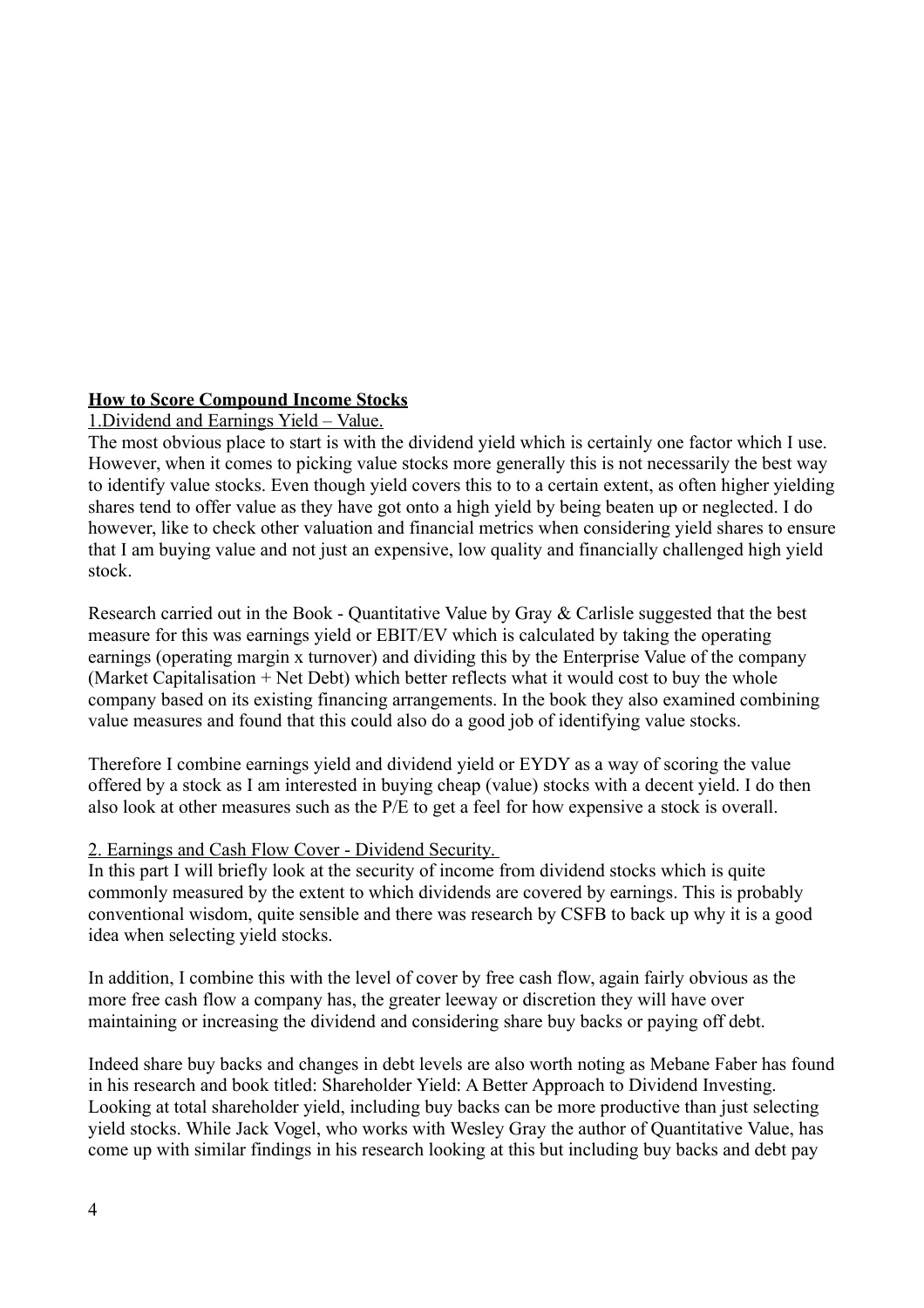down in the calculation of shareholder yield. He also explored whether it was better using longer term data rather than one year data. You can read a summary of his findings at their useful site called Alpha Architect where you can also sign up for updates from them if that is of interest to you.

I don't screen for these factors (buy backs and change in debt) specifically, as I have not been able to find a way of easily tracking this for all stocks. However, using cash flow does help to identify those companies that have the flexibility to provide a greater shareholder yield overall which is why I use it in my scoring of dividend cover. Since a scoring system is just a starting point for identifying attractive stocks, one can then go onto examine if the company is undertaking buybacks and paying down debt / building up cash when you do you further due diligence research.

### 3. Interest Cover and Piotroski F Score – Financial Security.

In this section we are going to be looking at ways of assessing the finances of Companies. For this I use two main measures, the first one is more complicated and is called the Piotroski F score, named after the professor who devised it. The second is more simple - interest cover, the number of times interest payable is covered by operating profits.

The Piotroski F Score comes from an academic paper in which he aimed to use historic financial data to separate winners and losers in value portfolios. This looks at profitability, leverage, liquidity and sources of funds and operating efficiency as explained in brief here. Thus it seems a suitable metric to use as I am using a value based screen when trying to identify Compound Income stocks.

In addition since the research was most effective in small and medium sized firms and those with low share turnover and no analyst coverage it is helpful as my portfolio is biased in that direction generally. It may also be helpful in providing reassurance or a warning on small unknown stocks that might score well or badly on this measure. It also touches on other aspects of the business operations, apart from just the financing, which is also useful. The other way in which the Piotroski score can be used is in conjunction with valuation based models as a filter for selecting the best stocks (those scoring 8 to 9) or excluding the most vulnerable stocks (those scoring 2 or less). Others have also found that by using this measure with other valuation metrics that they can improve their performance. It is generally used to identify the stronger and weaker companies. By combining this with interest cover and scoring it accordingly I can get a quick handle on the financial strength or weakness of a company. This can then act as a green or red flag for further investigation and confirmation when doing further research.

In addition it is worth pointing out that interest cover may flatter some stocks like retailers or other companies who have lots of leased premises or equipment. Then you will need to look at fixed charge coverage to get a better feel for their financial viability going forward, but in any event it's always worth doing more research whatever a particular indicator says. It is also worth noting that interest cover is not that instructive with financial companies either, so you will need to asses them on their own merits and understand the nature of the business, although in some cases they may not have any debt.

Other than that you can of course use more traditional measures of gearing such as debt to equity where you should normally be wary of anything over 50% depending on the nature of the business. You could also consider the debt to Enterprise Value to see what proportion of the financing is coming from debt, as debt to a certain extent can be beneficial for shareholders, but it does increase the risks. Debt to EBITDA multiples are also often used in debt covenants and sometimes companies may disclose this figure as a way of showing how much headroom they have. I tend to look for, as a general rule of thumb that Interest cover  $>3x$  and or debt to EBITDA of less than 3x.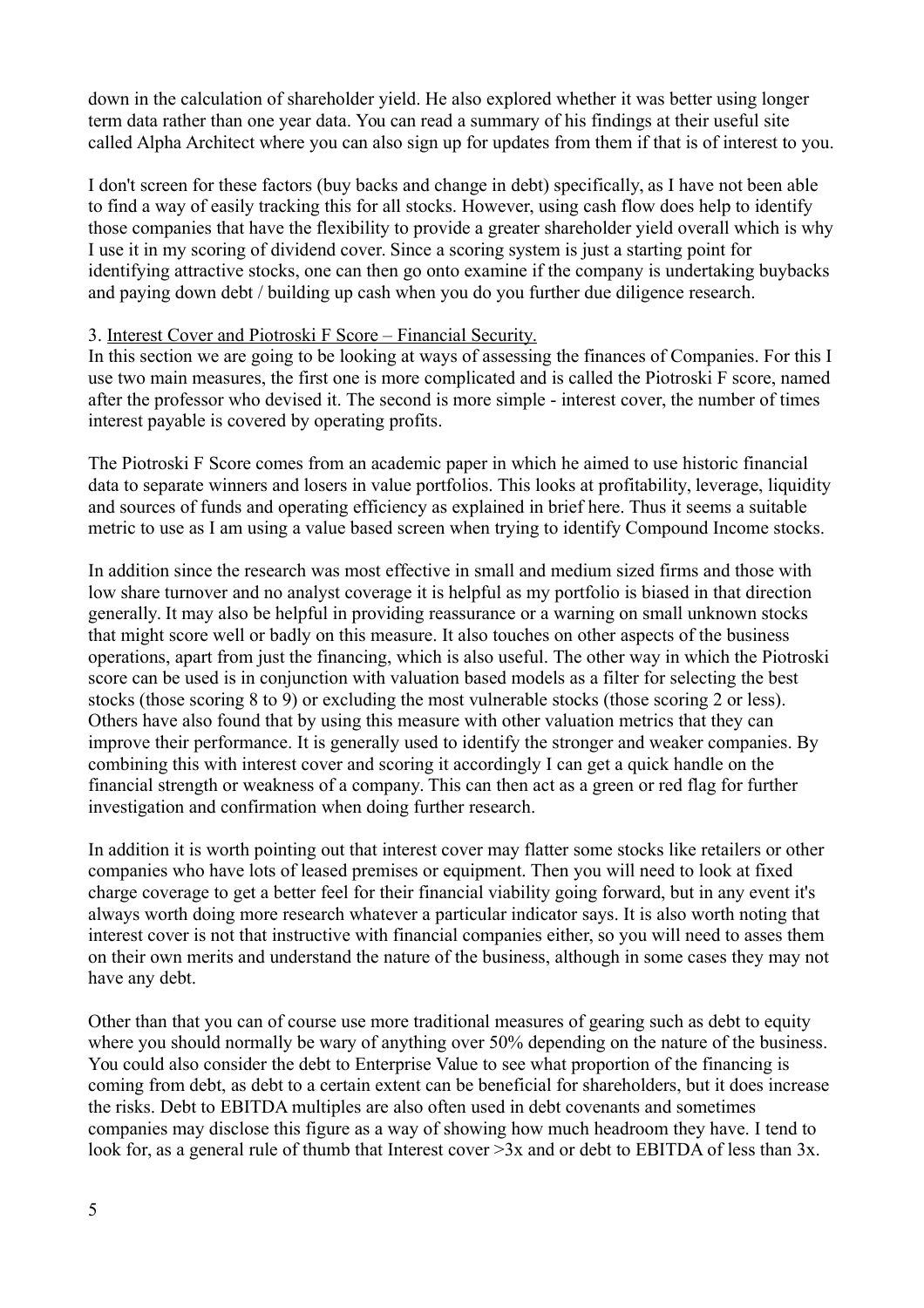# 4. Return On Capital Employed and Operating Margin – Operational Quality.

Here we are going to look at how to go about assessing the operational quality of a stock or is it a good business which can generate returns for shareholders. Since we have used current profitability, cash flow and dividends in the value scoring I like to focus here on longer term measures to get a feel for stability and sustainability in these metrics.

I use five year average operating margin and five year average return on capital employed (ROCE) as indicators of the quality of a business.

Thus a Company with high and stable margins and returns will score more highly than one that sees lower figures on these measures that are volatile. For example a pharmaceutical stock would likely score well on this, as you might expect, given their high research & development spend which provides patent protected products. Whereas a house builder which might be earning good margins and ROCE today probably wasn't a few years ago, so this will have a lower score despite the current profitability to reflect the variability of it profits.

Using longer term averages therefore helps to identify, to an extent, those that have high and stable returns over those with lower and more volatile returns or cyclical companies - which should in any event be fairly obvious based on what they do. However, if we get into another extended economic cycle then some cyclical companies may appear to have high and stable margins and returns so you would then need to interpret this score with a bit of care and use your common sense.

In addition it will penalise those stocks that have seen margins and returns decline, so again you would need to do more research to see the reasons behind this, whether they are at cyclical low or if they are on a recovering trend or even moving into new areas under new management, which might lead to higher returns and can be a good thing for a value / recovery situation.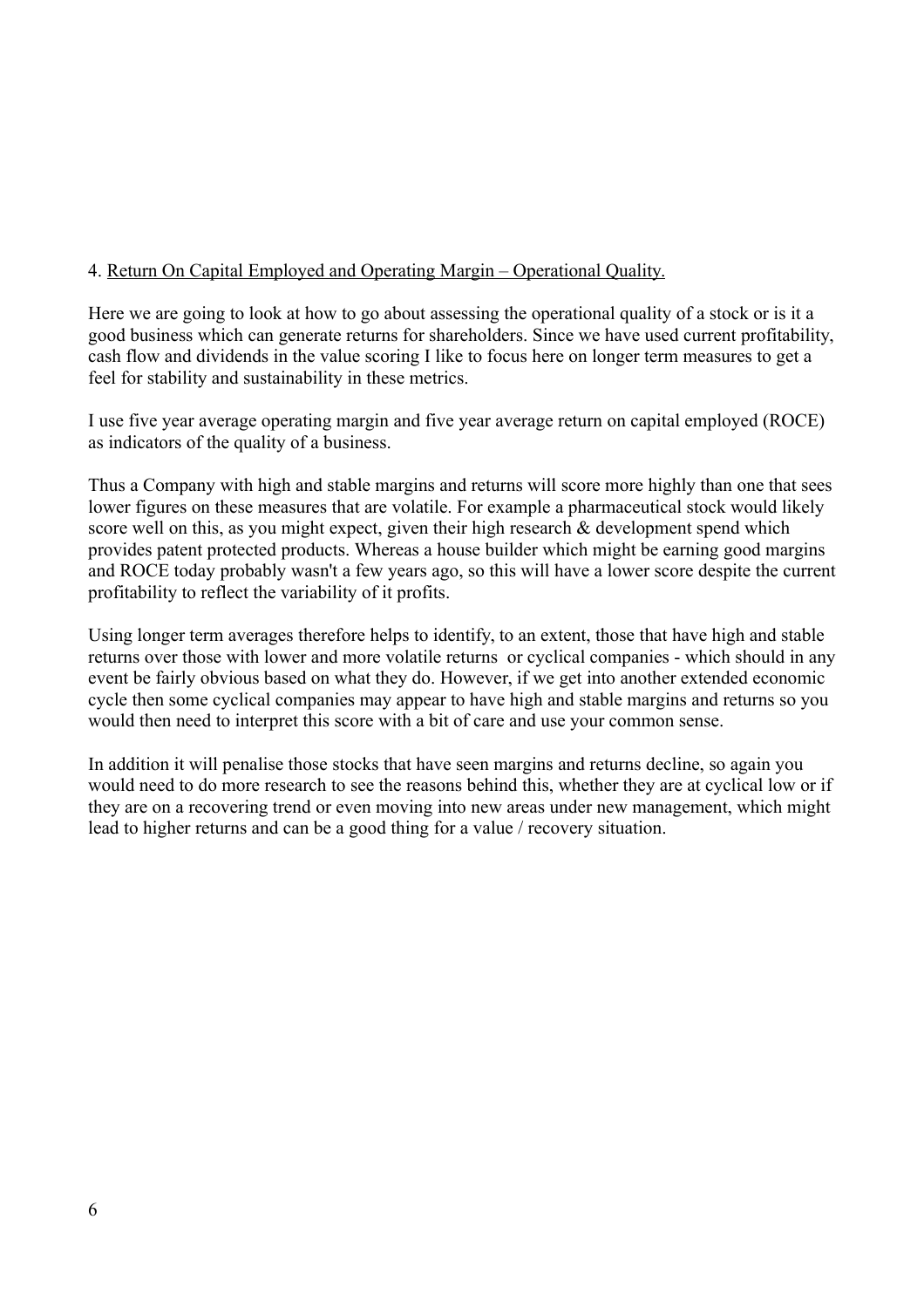# 5. Another Quality Measure? - Dividend Growth and Dividend Streak.

This is a slightly controversial metric to include as many believe and some studies have shown that buying growth stocks or focussing on historic growth is not necessarily a winning strategy.

However, in income investing it can be appropriate if you are trying to secure a growing income which can protect both your income and capital in real terms. Other studies and as highlighted on this site show that compounding your income can also greatly increase your returns and speed the recovery from draw downs (declines).

So what is the evidence for looking at dividend growth? Well specifically in the UK in 2008 there was an interesting working paper titled Consistent Dividend Growth Investment Strategies by Gwilym, Clare, Seaton and Thomas from the Cass Buisness School. In the abstract from this they said:

"We investigate whether firms in the United Kingdom that have a long, uninterrupted history of dividend growth outperform the broader equity market. It is observed that firms with in excess of 10-years consistent growth have returned considerably more than the equity market as a whole, with the additional benefits of lower volatility and smaller draw downs. A size effect exists amongst these firms with lower market-capitalization firms demonstrating improved risk-adjusted returns."

They also highlighted some of the other research which suggests that looking at dividend growth history is a good idea as follows:

"There are a number of good reasons why investors should favour companies that have a consistent history of increasing dividends.

 Firstly, one of the components in Gordon's (1962) constant growth valuation model is the growth term. It takes a much greater leap of faith to assume a future growth rate when there has been no precedent set in recent years compared to a stock that has a long-term growth rate already demonstrated.

 Secondly, Lintner (1956) observes that management only raise dividends when they believe that earnings have permanently increased. This implies that firms that continually increase their payments envisage a positive outlook for profitability.

 Thirdly, Barth et al (1999) show that firms with a pattern of increasing earnings have been accorded higher price-earnings ratios after controlling for growth and risk. Given that in the longrun dividends and earnings are inexorably linked, this appears to bode well for the valuations of consistent dividend payers.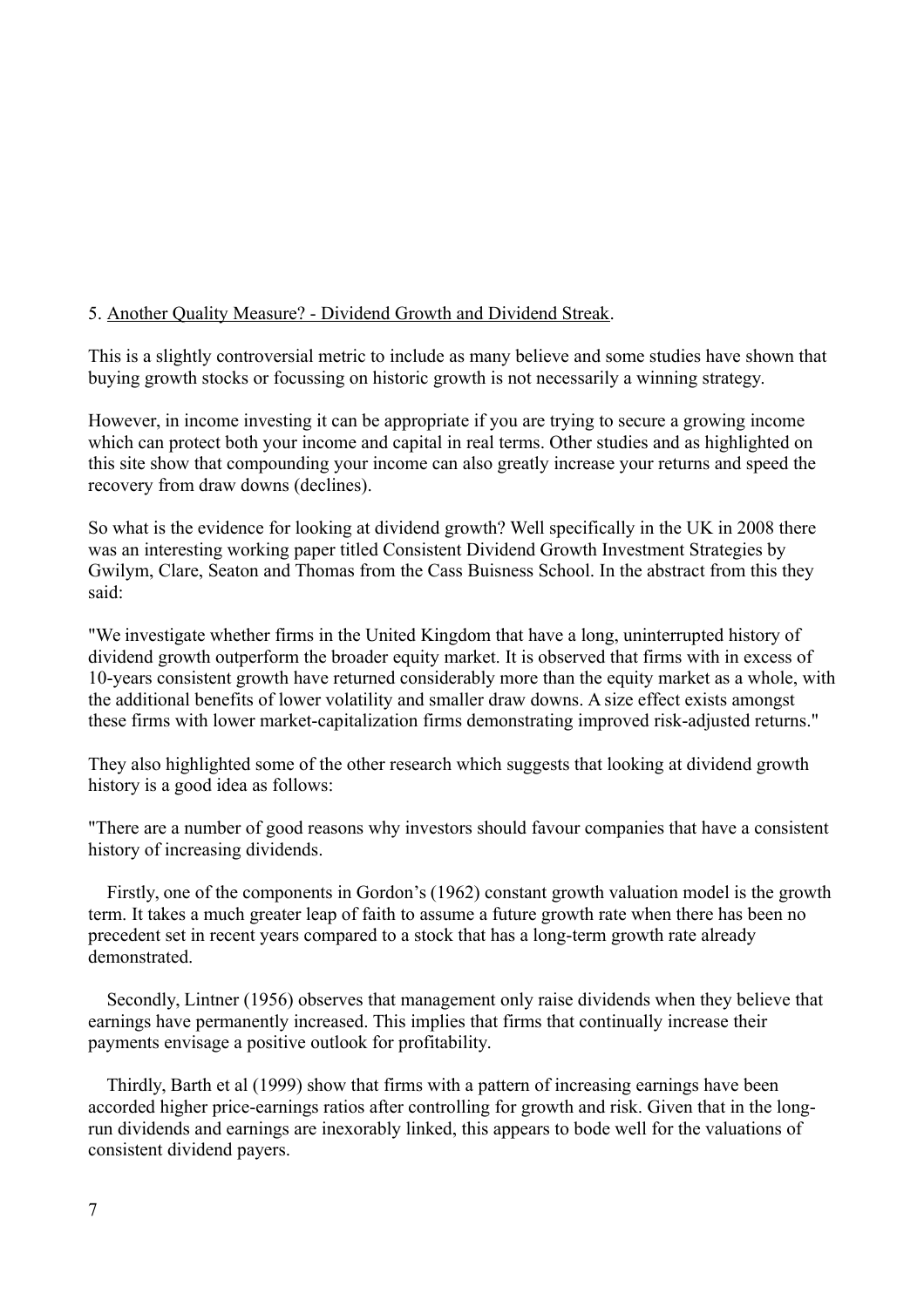Finally, Arnott and Asness (2003) demonstrate that, in aggregate, higher dividend payouts are consistent with higher future earnings growth. Walker (2005) supports the case for investments in consistent payers. In the 10 years to April 2005, it is stated that a basket of US securities with at least 10-years of consistent dividend growth outperformed the S&P 500 by 3.28% per annum coupled with the advantage of two percentage points lower volatility."

Indeed S & P even produce what they call Dividend Aristocrat indices based on this concept and a number of ETF's have been launched based on these and other indices with a similar concept. See a useful site (buyupside) which details the US qualifiers and has lots of other useful free information for investors.

So it seems that there is some value in looking at dividend growth history although they found that it worked best in smaller and mid cap names, which again fits well if you are running a concentrated portfolio and not closet indexing. Indeed the authors of the above paper said:

"The conclusion is rapidly drawn that for consistent dividend portfolios to be successful they should be formed on an equally weighted basis; otherwise there is no real advantage in diverting from the benchmark. The equal versus value-weighted issue might in itself explain some of the out performance of comparable US ETFs versus the market-capitalization approach of the S&P 500 described by Walker (2005)."

Thus dividend growth history is one of the factors I take into account when scoring Compound Income stocks. It could also be argued that this is another way of measuring or assessing quality as those companies with a long history of rising dividend presumably are well managed and have a business which can generate rising returns for shareholders over time. So in a way it follows on well from the operational quality measures I looked at in part 4. Similarly here a steadily rising profile is likely to indicate a better quality / managed business, whereas weaker or more cyclical ones are more likely to have pauses in their growth or even dividend cuts which obviously you would want to avoid.

With that in mind and with an eye to the future I also factor in the one year forecast dividend growth alongside the dividend history for a combined dividend growth score as I like to know that growth is still forecast and how it compares with the past. In the next part I'll look at another indicator which helps to back this up.

Finally, the other take away I had from this paper was the fact that they found that "a significant portion of the improvement in absolute return of the consistent dividend growth stocks can be attributed to the avoidance of non-paying firms." So when compiling a list of Compound Income stocks to compare I make a point of generally excluding zero yielding stocks as I'm not interested in them and as the authors observed:

"The most immediate observation is the exceptionally poor performance of the zero-dividend firms, particularly those larger ones that were in the All-Share Index. Not only were returns comparatively low but also the volatility was much higher relative to the dividend paying firms. The maximum draw down was an eye-watering 85% for the All-Share constituents, with accompanying extreme Ulcer index levels." Ouch - buy zero yielding stocks if you like but I just say No don't do it!

Having talked about S&P Dividend Aristocrats fund above, to reinforce the point I present below a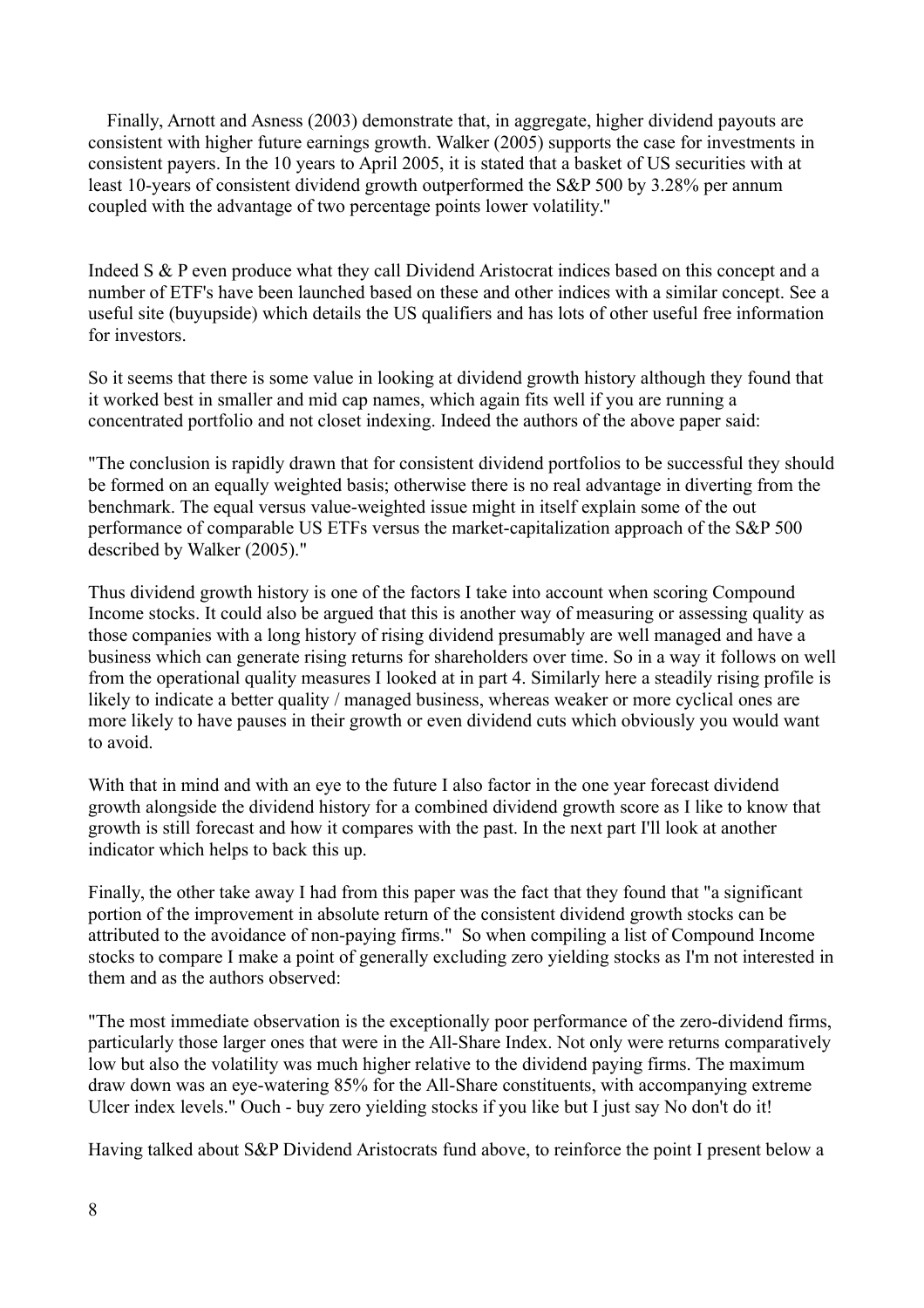couple of graphs for you from a fund brochure for the Oppenheimer Rising Dividends Funds, which sums up nicely some of the benefits of focussing on companies that consistently raise their dividends.

These show that by focussing on these types of stocks in an equally weighted basket of stocks that you can potentially achieve higher returns overall and at a lower risk which is in theory what every investor should want to try and achieve.



### S&P 500 Index: Dividend Growers Have Outperformed with Less Risk Risk and Return (1972-2013)

S&P 500 Index: Dividend Growers Have Outperformed Over Time

Hypothetical performance of \$100 invested in each of the five strategies (1972–2013)

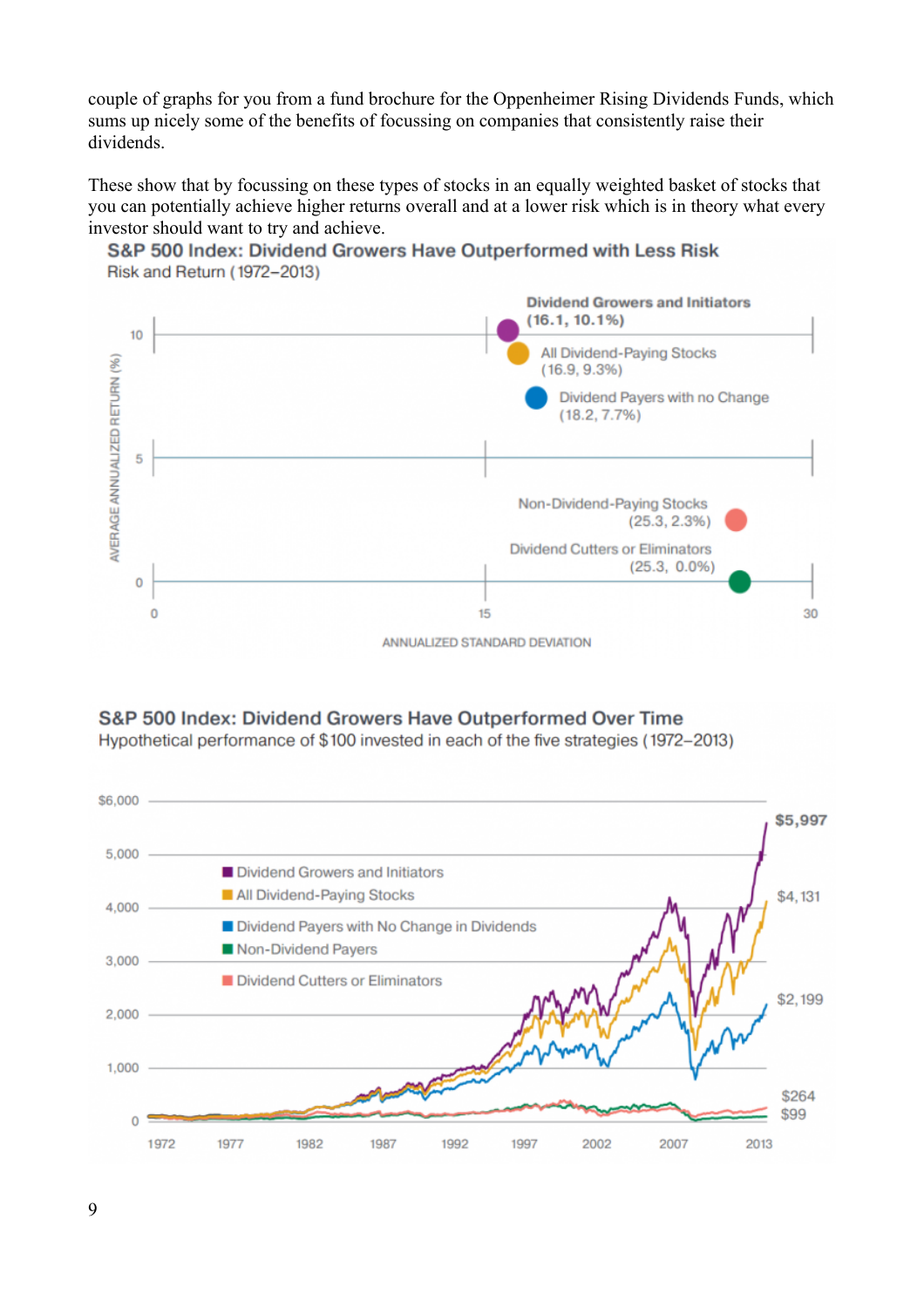# 6. Earnings Revisions – Outlook and Prospects.

This is the final thing to monitor and score for Compound Income stocks. To recap from previous parts we have been trying to identified good value yield stocks, with well covered dividends, solid financial and operating statistics which have demonstrated dividend growth in the past and are forecast to in the year ahead.

Having perhaps identified a stock which looks good on those criteria and having put it on your watch list or may be even purchased it you then want to monitor its prospects. By that I mean following news announcements and reactions by brokers and other investors to the news. If these are positive then this should support the case for the dividend growth which is forecast.

I find the best way to get a quick indicator on this, as you cannot hope to follow news flow on every stock in the market, is to look at estimate revisions over the last one and three months. I then combine these into an earnings momentum indicator as a quick guide to whether prospects are improving, deteriorating or unchanged. Obviously as a support to the case for receiving the expected dividend you would prefer to see earning forecasts being either stable or upgraded overall. That will then increase the likelihood of the forecast dividend being made or even exceeded. Conversely you will probably be less sure of those companies with downgrades to their prospects which may undermine the dividend, cover and growth going forward.

You can of course track changes in dividend forecasts but I find that these are changed less frequently unless there is a dramatic change in the earnings as analysts seem to be more focussed on earnings rather than dividends. In addition I also have forecast dividend growth elsewhere in my scoring so this is already being picked up to some extent there. Thus I find using earning changes to be more effective as a guide to these changes and using one and three months captures the most information even if it is somewhat dated after three months. Obviously a ranking will be relative to other companies so you will need to look at the actual numbers to get a feel for the absolute change in the numbers.

Price Momentum is another significant outperforming factor although I don't include it in my model I do show 12 month price momentum on the Scores for reference. I find it useful together with a medium term over bought over sold indicator based on 1 month performance and % from the 200 day moving average.